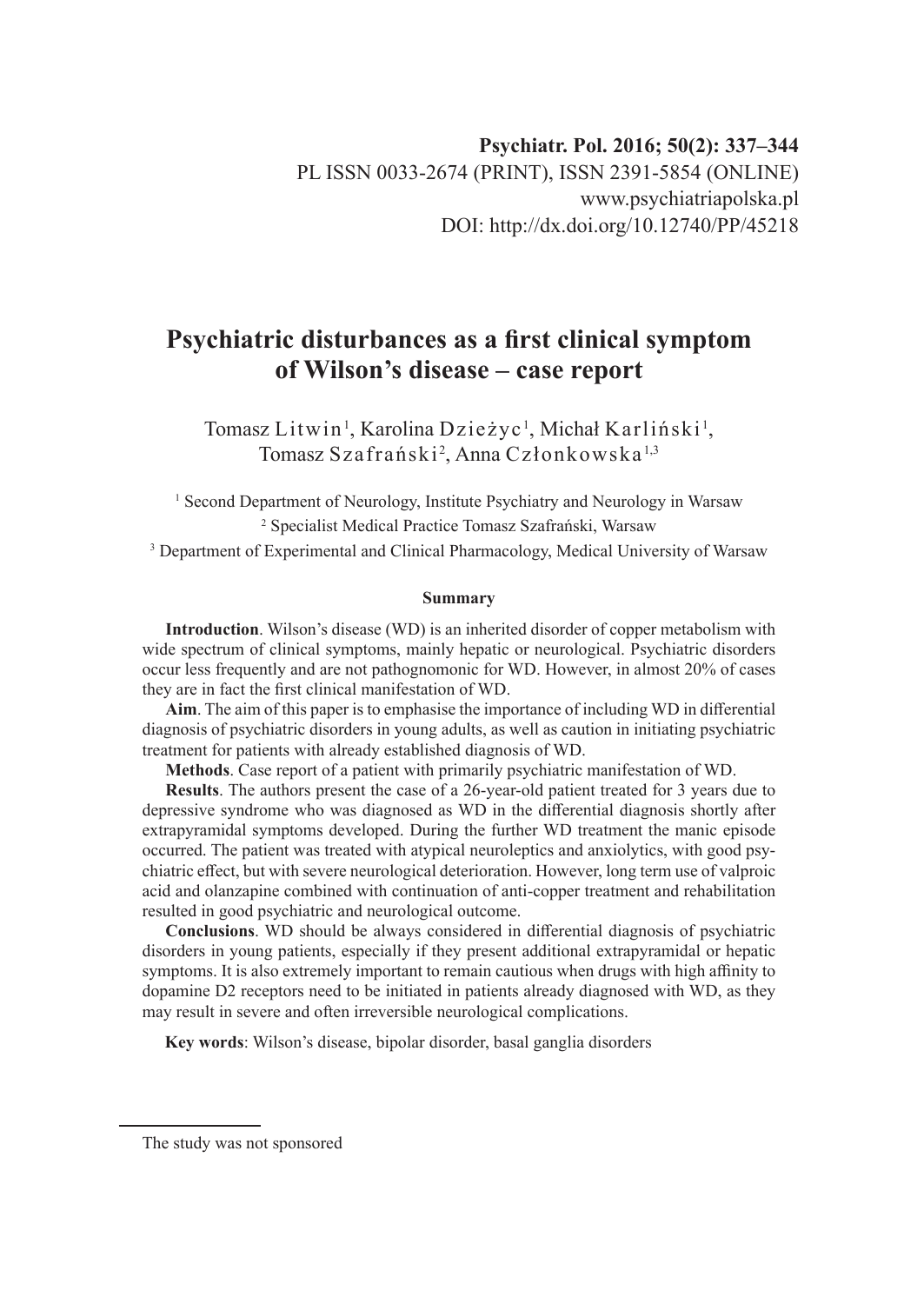#### **Introduction**

Wilson's disease (WD) is an inherited autosomal disorder of copper metabolism disturbances that cause pathological accumulation of copper in different organs and tissues (mainly liver, brain, cornea, kidneys) leading to their symptomatic damage [1, 2].

As multiple organs may be affected, the disease varies in terms of initial symptomatology and the age of their onset (from 3 year-olds in case of hepatic symptoms, up to  $8<sup>th</sup>$  decade for neurological manifestation) [2]. Clinical symptoms of WD are usually developed between  $2<sup>nd</sup>$  and  $3<sup>rd</sup>$  decade of life. They result from injury of: 1) liver (from asymptomatic hypertransaminasemia, hepatitis and cirrhosis, up to fulminant liver failure); 2) central nervous system (different extrapyramidal and psychiatric symptoms); 3) other organs, especially eyes (Kayser-Fleischer ring, sunflower cataract), skeletal system, kidneys.

Psychiatric disorders in WD are not specific and involve a wide range of symptoms. In childhood these are mainly personality disturbances, impulsiveness, affective and behavioural disorders. Adult patients usually develop behavioural disorders, affective disorders (depression or bipolar disorder), psychotic schizophrenia-like symptoms or cognitive disturbances [2].

Noteworthy, psychiatric disorders may develop in course of disease but also present as initial symptoms of WD [3–7]. Therefore, WD needs to be included in the differential diagnosis of psychiatric disturbances, especially if they coexist with liver injury or abovementioned neurological signs. One should also account for the family history of hepatic and neurological symptoms, especially of unknown aetiology.

On the other hand, development of psychiatric features in a patient previously diagnosed with WD pose a major therapeutic problem due to possible drug-associated adverse events. Psychiatric drugs that modulate dopaminergic pathways (e.g. neuroleptics or anti-depressants) may exacerbate or even cause neurological symptoms [8– 11]. Therefore, close cooperation between psychiatrists and neurologists is necessary.

# **Aim**

Our aim was to emphasise the importance of including WD in the differential diagnosis of young adult who develop psychiatric disorders and have concomitant extrapyramidal and/or hepatic symptoms. Additionally, we discuss the problem of psychiatric pharmacotherapy in patients already diagnosed with WD.

#### **Case report**

A 26-year old male with no past medical history in September 2010 became depressive, and started to complain of problems with concentration, headache and sleep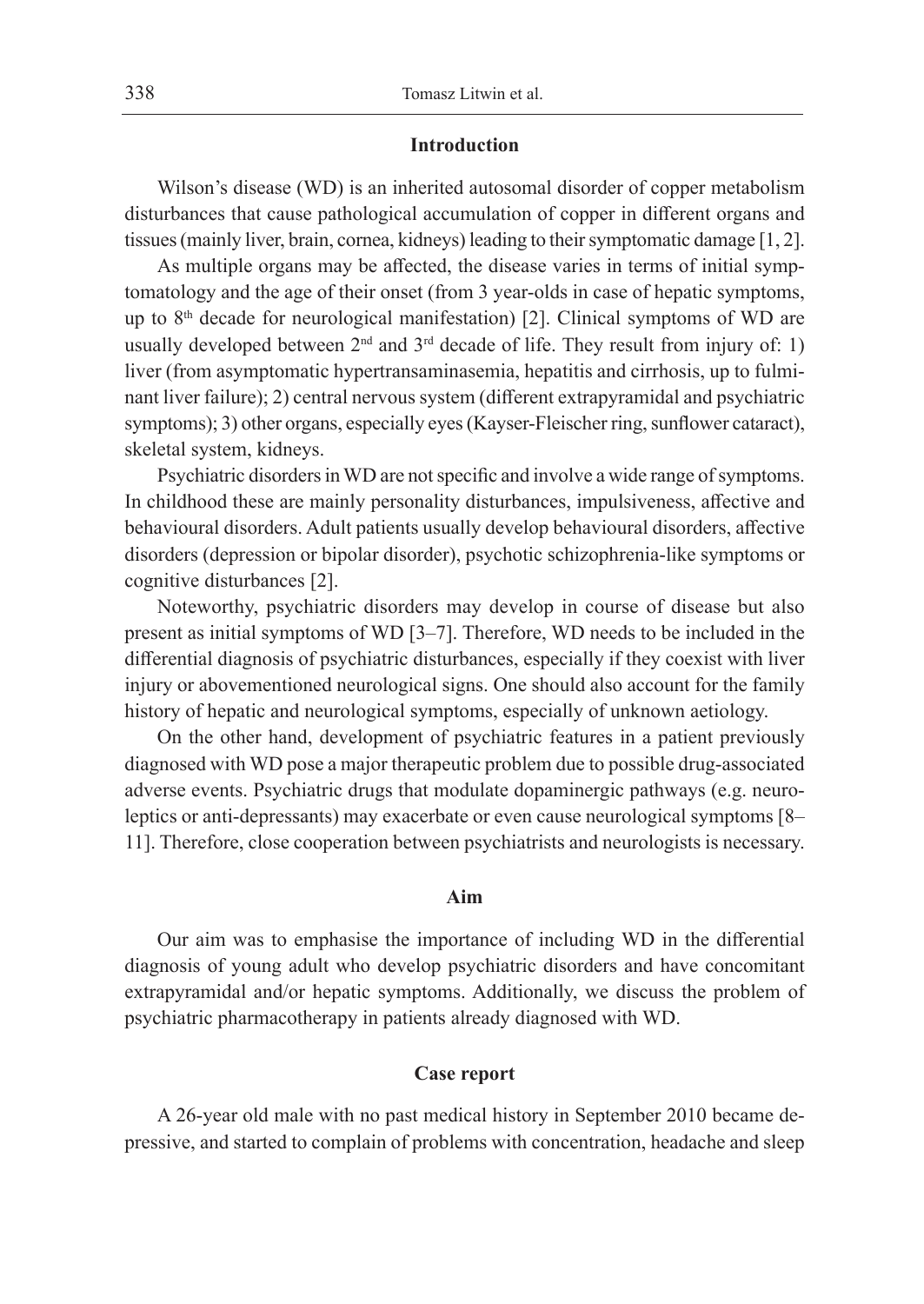disturbances. The patient initially reported to a neurologist who referred the patient to a psychiatrist. He was diagnosed with depression and received clomipramine (75 mg) combined with mianserin (5 mg) with little effect. His first neurological symptoms occurred in August 2012. They included slight dysarthria, sialorrhoea and postural tremor of the right upper limb. Magnetic resonance (MR) of the brain revealed symmetric changes in putamen and globi pallidi hyperintense on T2-weighted images and hypointense on T1 images (Figure 1), which were suggestive of WD.



**A B**

Figure 1. **The brain MRI of patient with WD: A) decreased signal intensity on T1 weighted images in both putamen and globi pallidi (black arrows); B) increased signal intensity on T2 weighted images in both putamen and globi pallidi (black arrows)**

The diagnosis was made in March 2013 in our centre. It was based on clinical presentation (neuropsychiatric signs and symptoms; hepatic involvement: bilirubin 1.7 mg/dl with the normal range 0–1.2; presence of Kayser-Fleischer ring) and copper metabolism. There was a decrease in serum ceruloplasmin concentration (2.1 mg/dl; normal range 25–45) and total serum copper concentration (36  $\mu$ g/dl; normal range  $70-140$ ), whilst urinary copper excretion was increased (91  $\mu$ g/24h; normal range 0–50). WD was further confirmed by genetic testing (p.H1069Q mutation in both alleles of *ATP7B* gene). Anti-copper treatment was initiated (180 mg of elementary Zn2+/24h), clomipramine was ceased and mianserin was maintained at a lower dose (5 mg/night) because of persisting problems with falling asleep.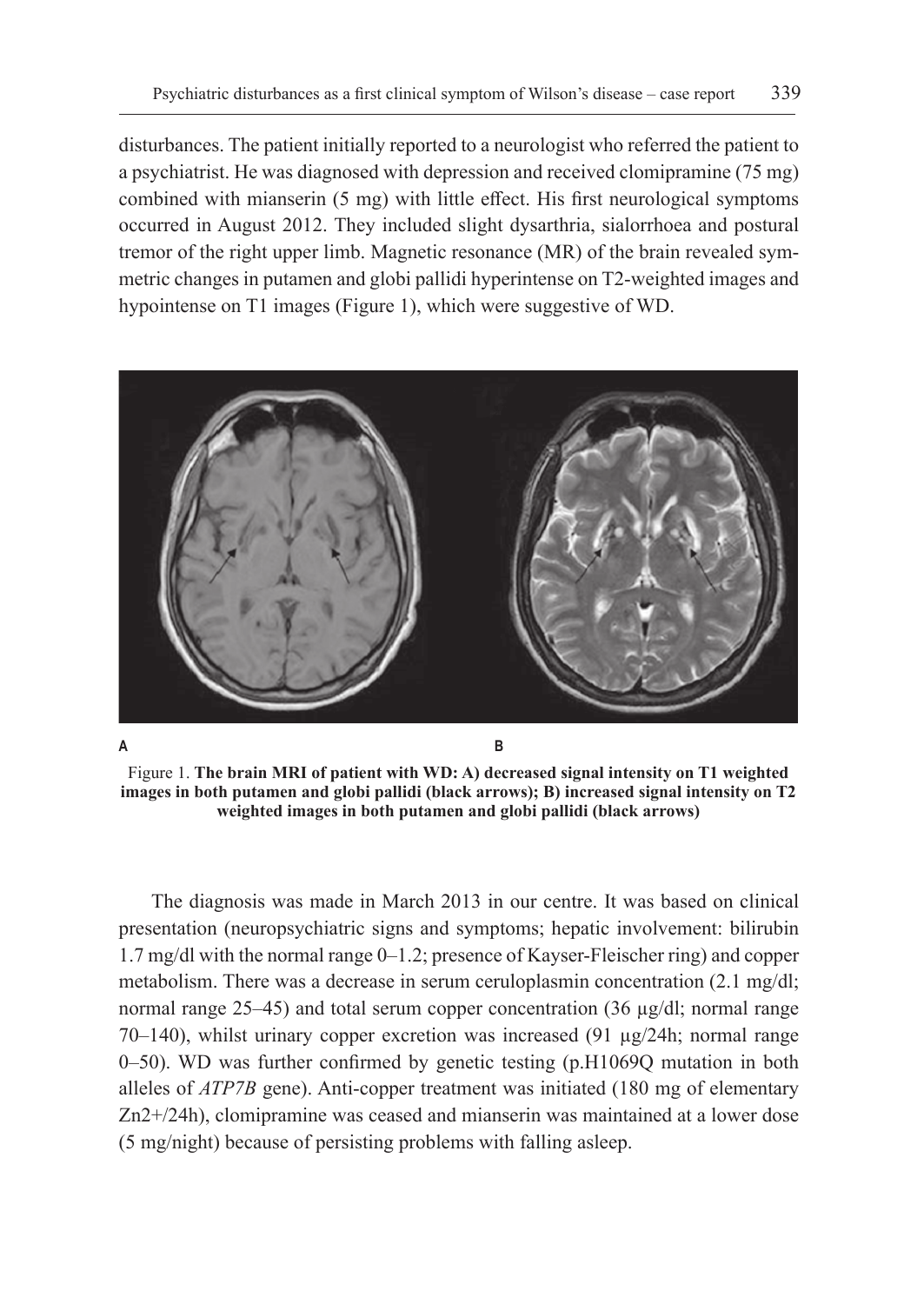Postural tremor resolved completely, speech disturbances became less pronounced and the patient was able to continue his occupation as a manual worker. However, in the middle of the June 2013, there was a sudden psychiatric deterioration manifested as mania with active aggression towards other people. The patient was described as nervous, agitated, vulgar, aggressive, having racing thoughts with normal orientation. He required involuntary admission to a psychiatric ward and needed to be restrained in a straightjacket. After the diagnosis of manic episode was established, the patient received quetiapine and aripiprazole with no satisfactory response. He was subsequently switched to olanzapine (15 mg/24h) and valproic acid (1500 mg/24h) with ad hoc doses of clorazepate and hydroxyzine achieving gradual psychiatric improvement. However, within the first 2 weeks of hospital stay he developed progressive speech disturbances and severe problems with swallowing that required nasogastric feeding tube.

At that point, the patient was transferred to our department for further neurological treatment. On admission he showed anarthria, severe dysphagia, sialorrhoea, orofacial dyskinesias and slight postural tremor of upper extremities. Copper metabolism tests indicated that the treatment of WD was proceeding correctly. Serum concentration of zinc was high (220  $\mu$ g/dl) and calculated free copper concentration (7.2  $\mu$ g/dl) was within range in proper treated patients (5-15 µg/dl). Treatment with valproic acid and olanzapine was continued (1500 mg and 15 mg, respectively). During 2 months of speech therapy dysarthria and dysphagia resolved completely. However, orofacial dyskinesias and slight postural tremor of upper extremities persisted. After discharge from the hospital, olanzapine was gradually discontinued and well tolerated normothymic treatment with valproic acid was continued.

# **Discussion**

Physicians who have no everyday experience in managing WD tend to believed that clinical manifestation of hepatolenticular degeneration is caused only by liver injury (hepatic failure) or subcortical brain lesions (extrapyramidal symptoms).

However, psychiatric features of WD were even described by S.A.K. Wilson in his seminal monograph from 1912. Disturbances described as "emotionality" and "mental abnormalities" were recognised in 8 of 12 (66%) cases of hepatolenticular degeneration (later named Wilson's disease) [1]. Even more, in 6 patients personally examined by S.A.K Wilson initial symptoms of WD included emotional lability (2 patients) and "schizophrenia-like" disorder (2 other patients) [1].

According to the literature, psychiatric disorders are developed by 50–70% of patients and in 20% they may be the first manifestation of WD [2, 3–7, 12–15]. Akil et al. distinguished five categories of psychiatric symptoms in this group of patients: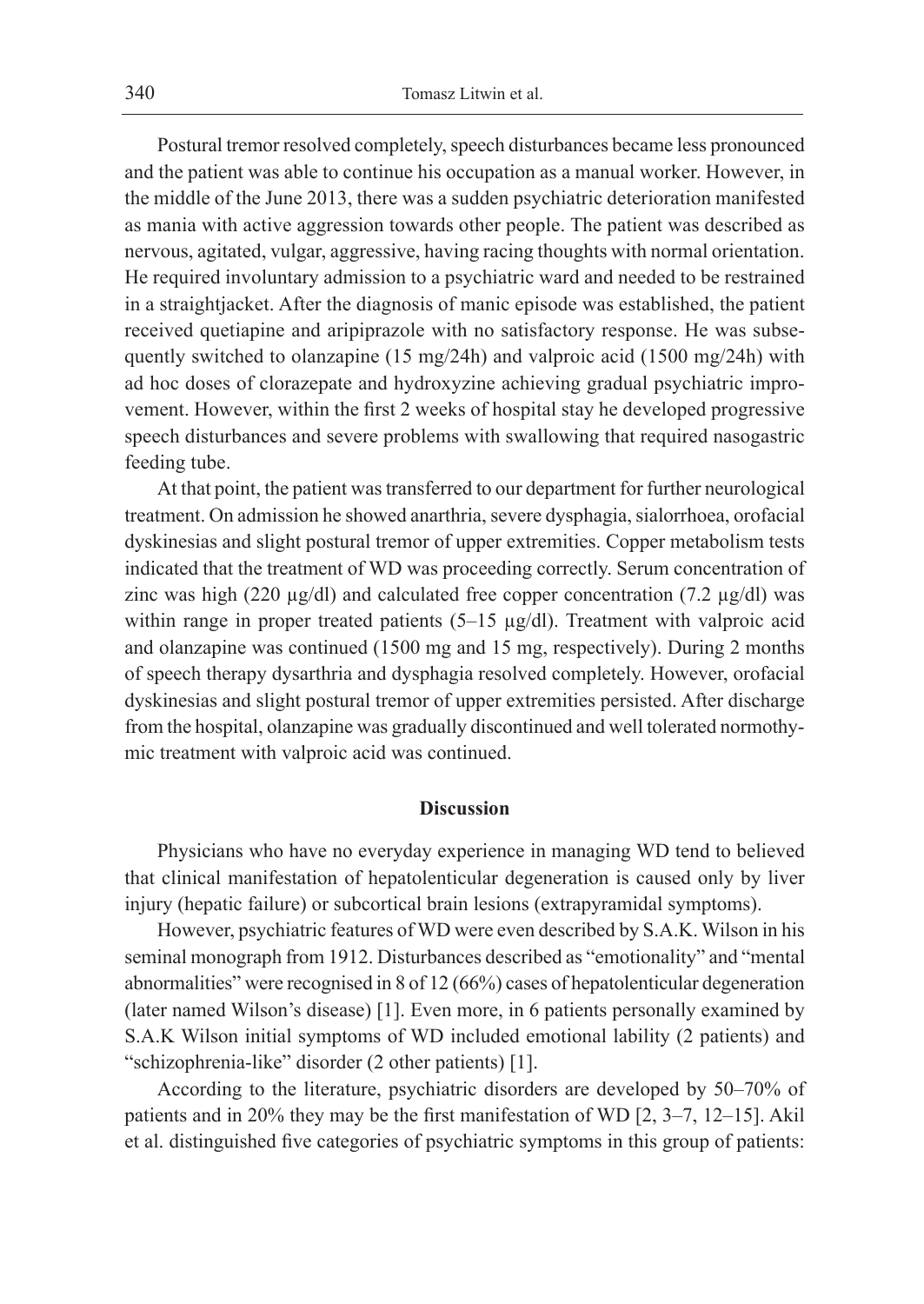1) cognitive impairment (< 25%); 2) personality disturbances (46–71%); 3) affective disorders  $(30-60\%)$ ; 4) psychosis (< 8% of patients with neurological symptoms); 5) other rare disturbances (e.g. anxiety or anorexia) [12].

It is possible that clinical presentation of WD involves psychiatric symptoms alone. Therefore, it needs to be included in differential diagnosis of psychiatric disorders, especially in young patients  $(2<sup>nd</sup>-3<sup>rd</sup>$  decade of life) [2, 16]. In the literature there are reports of using routine serum ceruloplasmin assays as a screening tool for WD (decreased level) among patients with psychiatric disturbances of unknown aetiology. Unfortunately, the sensitivity turned out to be unsatisfactory [17]. It has been proposed to combine basic liver tests (of course before introducing psychiatric drugs), ophthalmologic examination for Kayser-Fleischer ring, neuroimaging (magnetic resonance of the brain may be suggestive of WD) and taking careful family history of hepatic and neurological disorders [16]. In case of revealed abnormalities, they should be followed by detailed diagnostic workup according to EASL guidelines [2].

WD is a degenerative disorder that responds to treatment. However, the outcome depends on the time to treatment initiation, meaning time from the onset of symptoms to the final diagnosis [18]. Unfortunately, this delay is the longest among patients with psychiatric presentation (mean 2.4 years, compared to 0.5 years for hepatic presentation and 1.5 year for neurological presentation) [2, 16].

Psychiatric symptoms of WD cause considerable diagnostic and therapeutic problems.

Possible side effects of neuroleptics and anti-depressive drugs that modulate or disrupt dopaminergic system make psychiatric treatment in WD extremely difficult [8]. WD pathology involves extrapyramidal system. Patients, especially young males, are at increased risk of developing classical medication induced movement disorders (MIMD) [8, 10]. However, neurological deterioration observed after introduction of anti-dopaminergic drugs often manifests as exacerbation of preexisting symptoms and it cannot be labelled as classical MIMD, which was also the case in reported patient [10]. There are a few case reports of effective quetiapine, clozapine, olanzapine and lit salts use [2, 19–21]. However, there are also reports of dramatic neurological deterioration after initiation of neuroleptics [9, 11].

Studies of mortality and worsening in WD suggest that psychiatric symptoms and their treatment may increase the risk of poor outcome [9]. Unfortunately, recommendations of European Association for the Study of the Liver (EASL) and American Association Study of The Liver Disease (AASLD) provide no guidance on how to manage psychiatric disorders in WD [2]. It has been only emphasised, that all agents potentially affecting central nervous system should be initiated very carefully [2, 9, 22].

WD patients appear to be extremely susceptible to adverse effects of dopamine antagonists (neuroleptics, anti-depressants or even anti-emetics) [8–10]. Decreased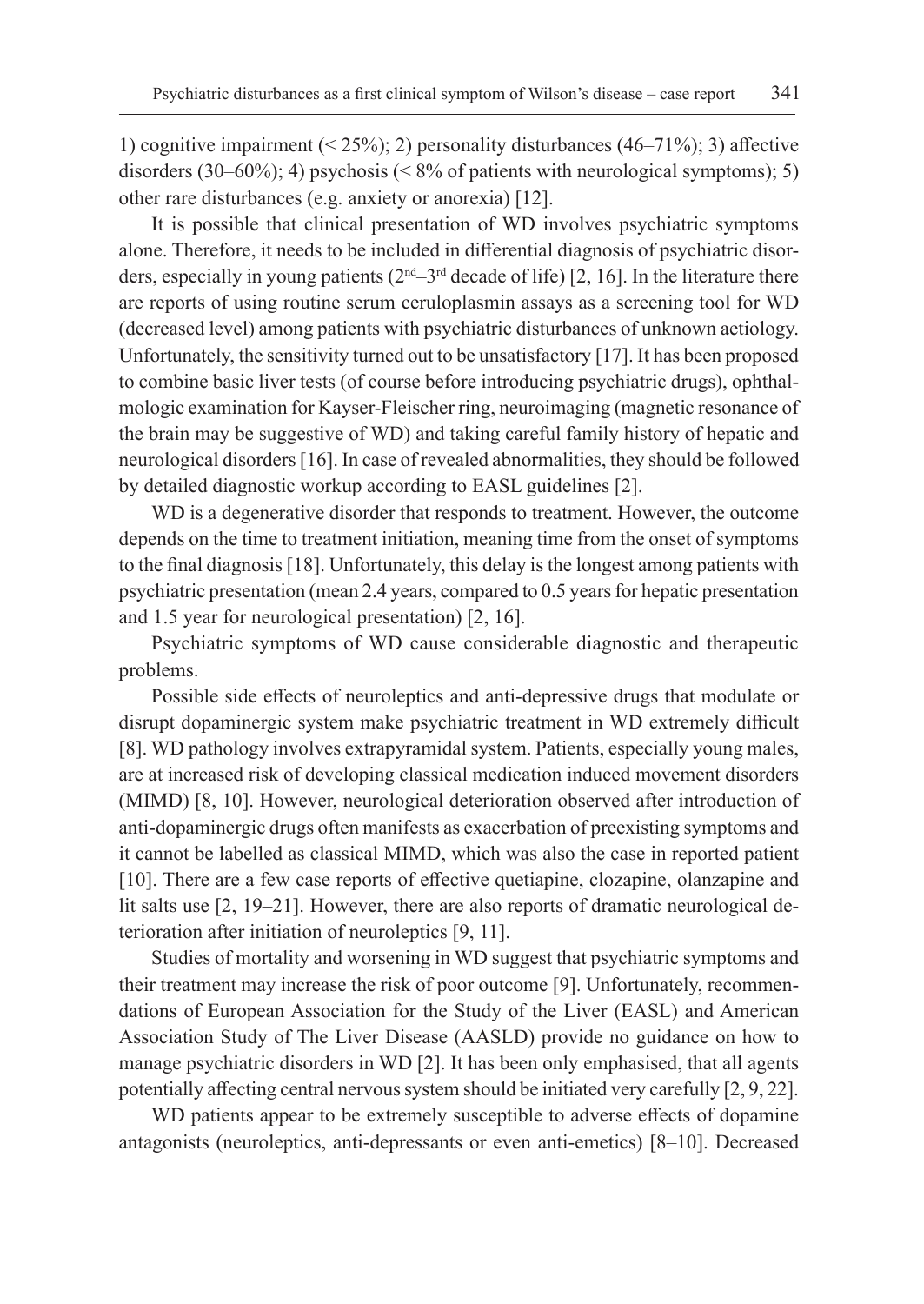number of dopaminergic D2 receptors in subcortical nuclei of the brain lowers threshold for drug-induced movement disorders. The risk of complications is considered to be higher if the typical antipsychotics are used. However, in presented case progressive neurological deterioration occurred after initiation of atypical neuroleptics (aripiprazole or quetiapine). In WD patients with bipolar disorder lit salts have been described as effective and safe. Lit salts are supposed to have less influence on dopaminergic transmission, they are not metabolised in liver are unlikely to cause leucopoenia (as opposed to clozapine) [19]. Some even speculate that lit salts may modulate P-type sodium-potassium ATPase involved in copper transport and WD itself. However, those hypotheses need to be verified in further studies [19, 23, 24].

# **Conclusions**

In is necessary to considering Wilson's disease in the differential diagnosis of psychiatric disorders in young adults, as even up to 20% of WD starts with psychiatric symptoms [2–7]. Coincidence of neurological symptoms (mainly extrapyramidal) and liver disease should be a red flag indicating that primarily psychiatric patient may in fact suffer from WD [2]. Noteworthy, typical brain lesions on MR and Kayser-Fleischer ring can be found in > 90% of WD patients with neuropsychiatric presentation [2]. It is also extremely important to consider potential adverse effects of psychiatric drugs in patients already diagnosed with WD and avoid drugs that may cause extrapyramidal symptoms [9]. It refers also to patients who had subclinical course of disease.

### **References**

- 1. Wilson SAK. *Progressive lenticular degeneration: a familial nervous disease associated with cirrhosis of the liver.* Brain 1912; 34: 20–509.
- 2. European Association for the Study of the Liver. *EASL Clinical Practice Guidelines: Wilson's Disease*. J. Hepatol. 2012; 56(3): 671–685.
- 3. Carta MG, Mura G, Sorbello O, Farin G, Demelia L. *Quality of life in psychiatric symptoms in Wilson's disease; the revlevance of bipolar disorders*. Clin. Pract. Epidemiol. Ment. Health 2012; 8: 102–109.
- 4. Denning TR. *Psychiatric aspects of Wilson's disease*. Br. J. Psychiatry 1985; 147: 677–682.
- 5. Denning TR, Berrios G. *Wilson's disease psychiatric symptoms in 195 cases*. Arch. Gen. Psychiatry 1989; 46(12): 1126–1134.
- 6. Kumar R, Datta S, Jaysellan L, Gnanmuthu C, Kuruvill K. *The psychiatric aspects of Wilson's disease – a study from neurologic unit*. Indian J. Psychiatry 1996; 38(4): 208–211.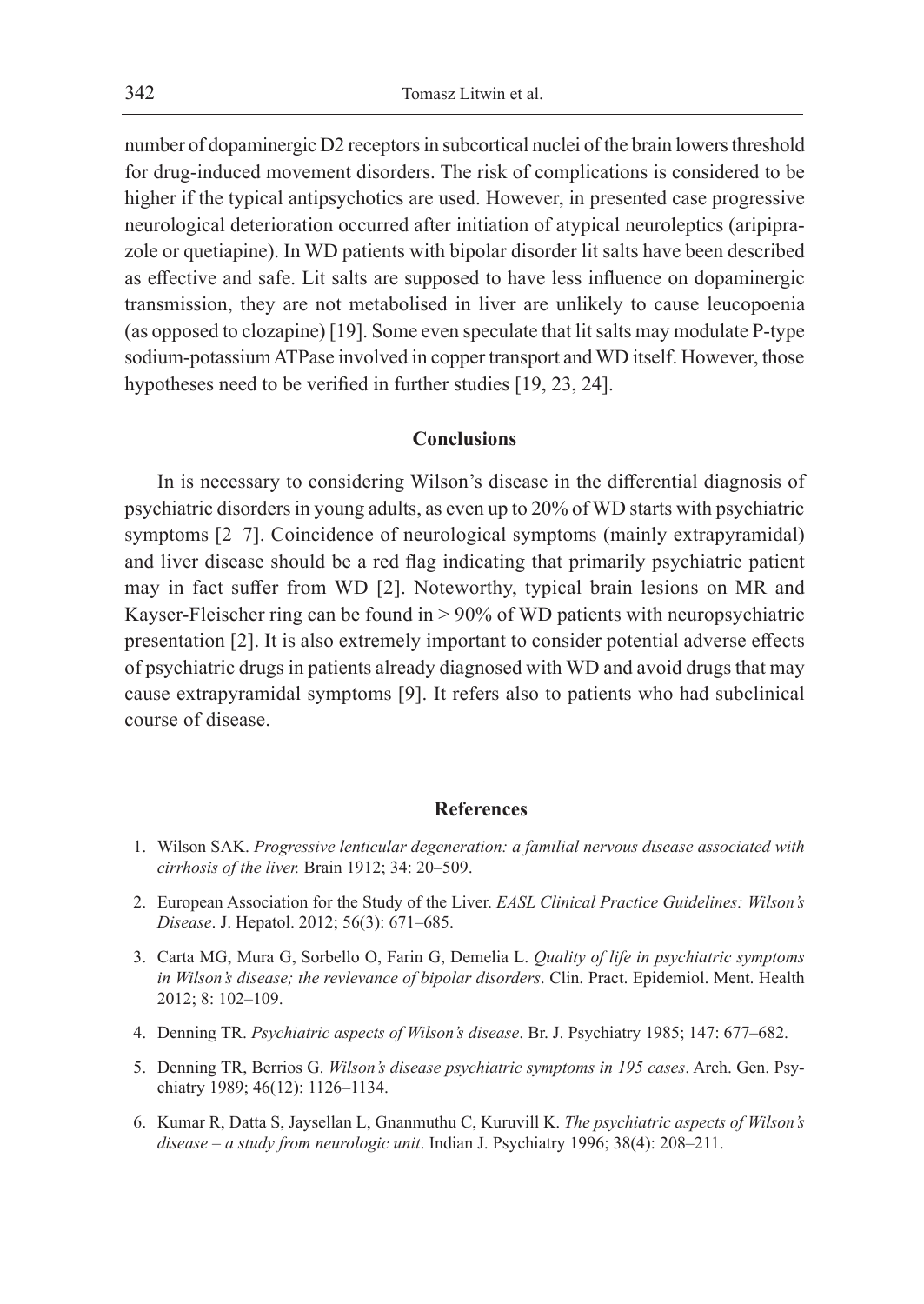- 7. Srinivas K, Sinh S, Taly AB, Prashanth LK, Arundoy GR, Reddy Janardhana YC. et al. *Dominant psychitric mnifestations in Wilson's disease: diagnostic and therapeutic challenge.* J. Neurol. Sci. 2008; 266(1–2): 104–108.
- 8. Litwin T, Gromadzka G, Samochowiec J, Grzywacz A, Członkowska A. *Association of dopamine receptor gene polymorphisms with the clinical course of Wilson disease*. JIMD Rep. 2013; 8: 73–80.
- 9. Członkowska A, Tarnacka B, Litwin T, Gajda J, Rodo M. *Wilson's disease cause of mortality in 164 patients during 1992-2003 observation period*. J. Neurol. 2005; 252(6): 698–703.
- 10. Litwin T, Chabik G, Członkowska A. *Acute focal dystonia induced by a tricyclic antidepressant in a patient with Wilson disease: a case report*. Neurol. Neurochir. Pol. 2013; 47(5): 502–506.
- 11. Chroni E, Lekka NP, Tsibri E, Economou A, Paschalis C. *Acute progressive akinetic-rigid syndrome induced by neuroleptics in a case of Wilson's disease*. J. Neuropsychiatry Clin. Neurosci. 2001; 13(4): 531–532.
- 12. Shnmugiah A, Sinha S, Prashanth LK, Tomar M, Arunodaya GR, Reddy Janardhana YC. et al. *Psychiatric manifestations in Wilson's disease: a cross-sectional analysis*. J. Neuropsychiatry Clin. Neursci. 2008; 20(1): 81–85.
- 13. Akil M, Brewer GJ. *Psychiatric and behavioral abnormalities in Wilson's disease*. Adv. Neurol. 1995; 65: 171–178.
- 14. Svetel M, Potrebic A, Pekmezovic T, Tomic A, Kresojevic N, Jesic R. et al. *Neuropsychiatric aspects of treated Wilson's disease*. Parkinsonism Relat. Disord. 2009; 15(10): 772–775.
- 15. Seniów J, Bak T, Gajda J, Poniatowska R, Czlonkowska A. *Cognitive functioning in neurologically and asymptomatic forms of Wilson's disease*. Mov. Disord. 2002; 17(5): 1077–1083.
- 16. Zimbrean PC, Schilsky ML. *Psychiatric aspects of Wilson's disease: a review.* Gen. Hosp. Psychiatry 2014; 36(1): 53–62.
- 17. Cox DW. *A screening test for Wilson's disease and its application to psychiatric patients.* Can. Med. Assoc. J. 1967; 96(2): 83–86.
- 18. Dusek P, Roos PM, Litwin T, Schneider SA, Flaten TP, Aaseth J. *The neurotoxicity of iron, copper, and manganese in Parkinson's and Wilson's disease.* J. Trace Elem. Med. Biol. 2015; 31: 193–203.
- 19. Rybakowski JK, Litwin T, Chłopocka-Woźniak M, Członkowska A. *Lithium treatment of a bipolar patient with Wilson's disease: a case report*. Pharmacopsychiatry 2013; 46(3): 120–121.
- 20. Krim E, Barroso B. *Psychiatric disorders treated with clozapine in a patient with Wilson's Disease*. Presse Med. 2001; 30(15): 73.
- 21. Kulaksizoglu IB, Polat A. *Quetiapine for mania with Wilson's disease*. Psychosomatics 2003; 44(5): 438–439.
- 22. Członkowska A, Litwin T, Karliński M, Dzieżyc K, Chabik G, Czerska M. *D-penicillamine versus zinc sulfate as first-line therapy for Wilson's Disease*. Eur. J. Neurol. 2014; 21(4): 599–606.
- 23. Litwin T, Członkowska A. *Wilson disease factors affecting clinical presentation*. Neurol. Neurochir. Pol. 2013; 47(2): 161–169.